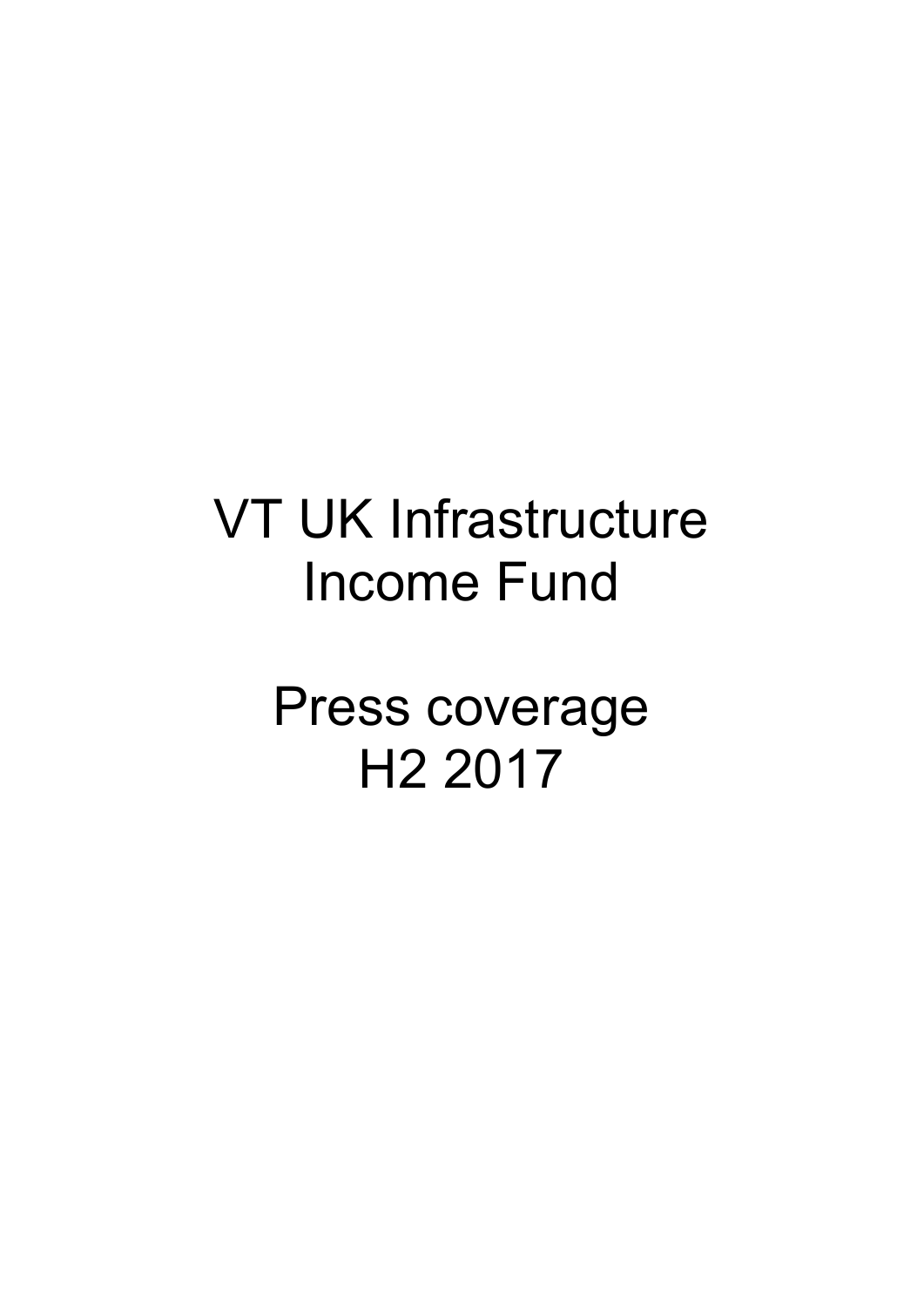## **Citywire New Model Adviser**

15 June 2017

## **Politics and macro have aligned behind infrastructure**

By **Stephen West** 15 Jun, 2017



There is no doubt that the UK government is committed to infrastructure spending, providing a strong driver to creating value for investors.

Consider just two projects as evidence: Hinkley Point C where the National Audit office estimates the cost based on the strike price of £92.50 MWh (2012 prices) will be £29.7 billion and Crossrail with a cost of £14.8 billion.

Hinkley Point C will be the most expensive object ever built on the planet, for a plant which will generate 7% of the UK's energy needs. Renewables, which currently provide 24% of UK's energy, is a vital sector, and installed solar and wind generation projects are valuable assets, generating predictable amounts of energy over the long term, with almost no running costs.

Looking through to the underlying assets, rather than simply analysing premiums to stated net asset values (NAVs), is vital to understanding value in renewables. Three metrics are crucial.

Firstly, yields at purchase are not under pressure given the ongoing supply of projects, with levels still in the high single digits (despite persistently low gilt yields).

Secondly, discount rates being used to generate NAVs remain highly conservative as they are set by boards or external consultants in the 7.5% to 8.75% range (versus 20-year gilts at 1.65%).

Thirdly, there are a range of pension funds and insurers wishing to lend on long-term fixed rates against these UK public sector derived cash flows at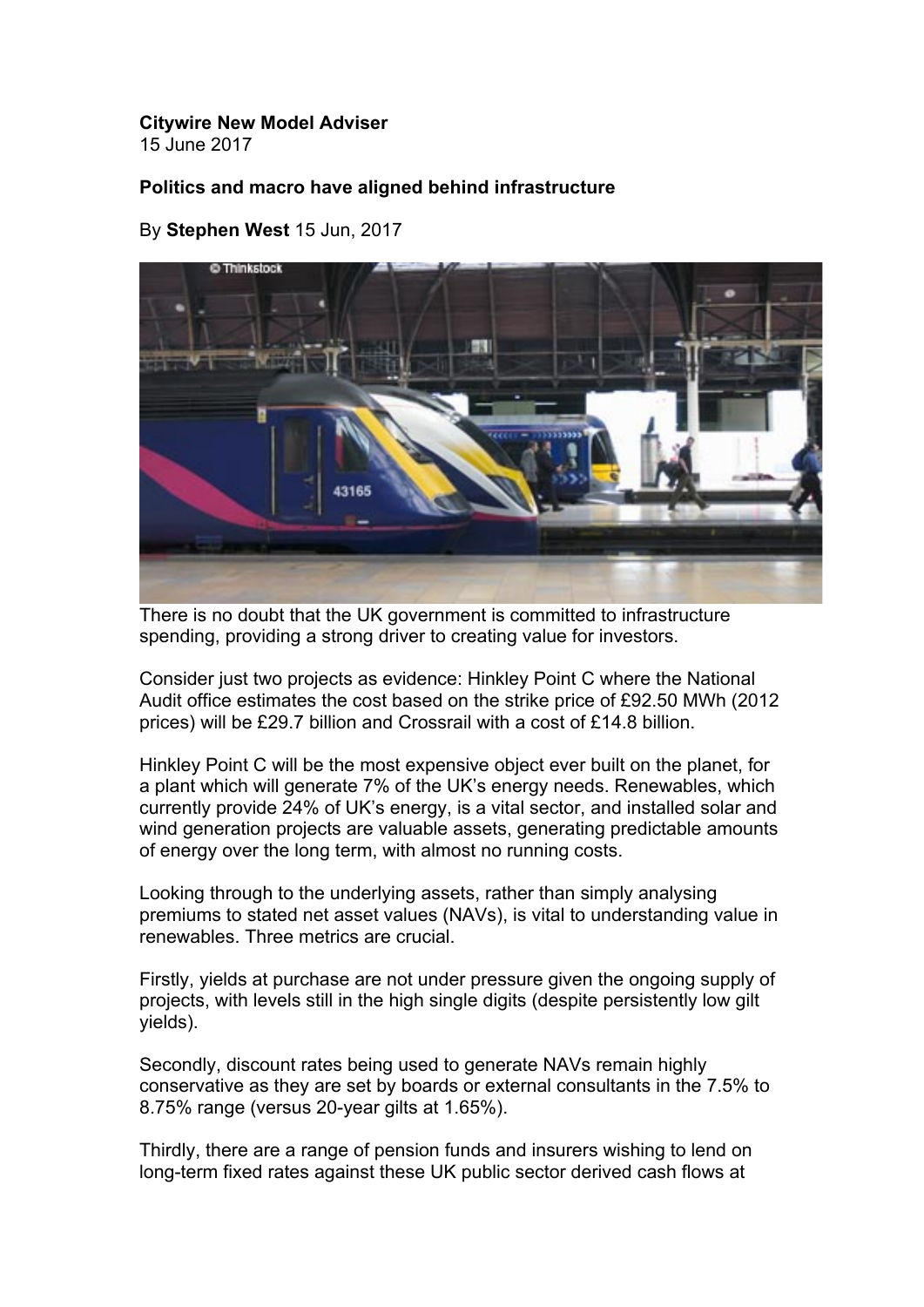rates below 3%, with leverage of this nature further enhancing value for investors.

Detailed analysis leads to the conclusion that at current levels, the underlying long-dated, fixed rate, inflation-linked, UK public sector cash flows represent strong value, notwithstanding the notional premiums to company stated NAVs.

The backdrop is similar in the pure infrastructure sector with increased government focus on infrastructure investment stimulating asset production and reducing downward market pressure on rates at which assets are acquired, with ultra-low gilt yields again producing structural leverage, which enhances investor returns and boards using conservative discount rates (between 7.5% and 9.0%).

When infrastructure funds have disposed of assets, they have done so at substantial premiums to the valuations in their NAVs. HICL sold its interest in the Colchester Garrison MoD Project for £21.7 million, 25% above the valuation of £86.6 million and John Laing Infrastructure fund sold two projects this year at £11.5 million, 36% above book of £31.9 million.

A second macro driver is the pick-up in global inflation. Analysis suggests that most inflation in the global system is non-core, driven by energy prices rising off low levels and food prices responding as a second order effect (and also to poor growing conditions globally in the latter months of 2016).

Whilst it is doubtful, therefore, there will be any meaningful pick up in UK core inflation over the medium term (with imported inflation and energy price increases working through the time series over 12 months), increases of any kind benefit infrastructure assets.

An illustration of the magnitude of this effect is evidenced by the second half 2016 NAV performance of Bluefield Solar Income fund Limited where an increase in the long-term assumption of RPI uplifts within their projects by 0.25%, from 2.5% to 2.75%, increased NAV by 2.8%. The contrast against the negative effect rising inflation and market interest rates would have on bond funds is clear.

A third driver – more topical and somewhat unexpected – in the infrastructure sector has been the signalled Conservative manifesto policy to cap Standard Variable Tariffs (SVT) for energy utilities.

Whilst it is possible that a draconian cap based on competitor average rates will be considered, the central case appears to be a cap at the individual company level on the amount by which the SVT can exceed the lowest tariff, and this for certain customer demographics only (though more aggressive action is always possible).

Among the majors, SSE with 91% of customers on SVTs and Centrica with 74%, these companies have SVTs, which exceed their cheapest tariff by 9%